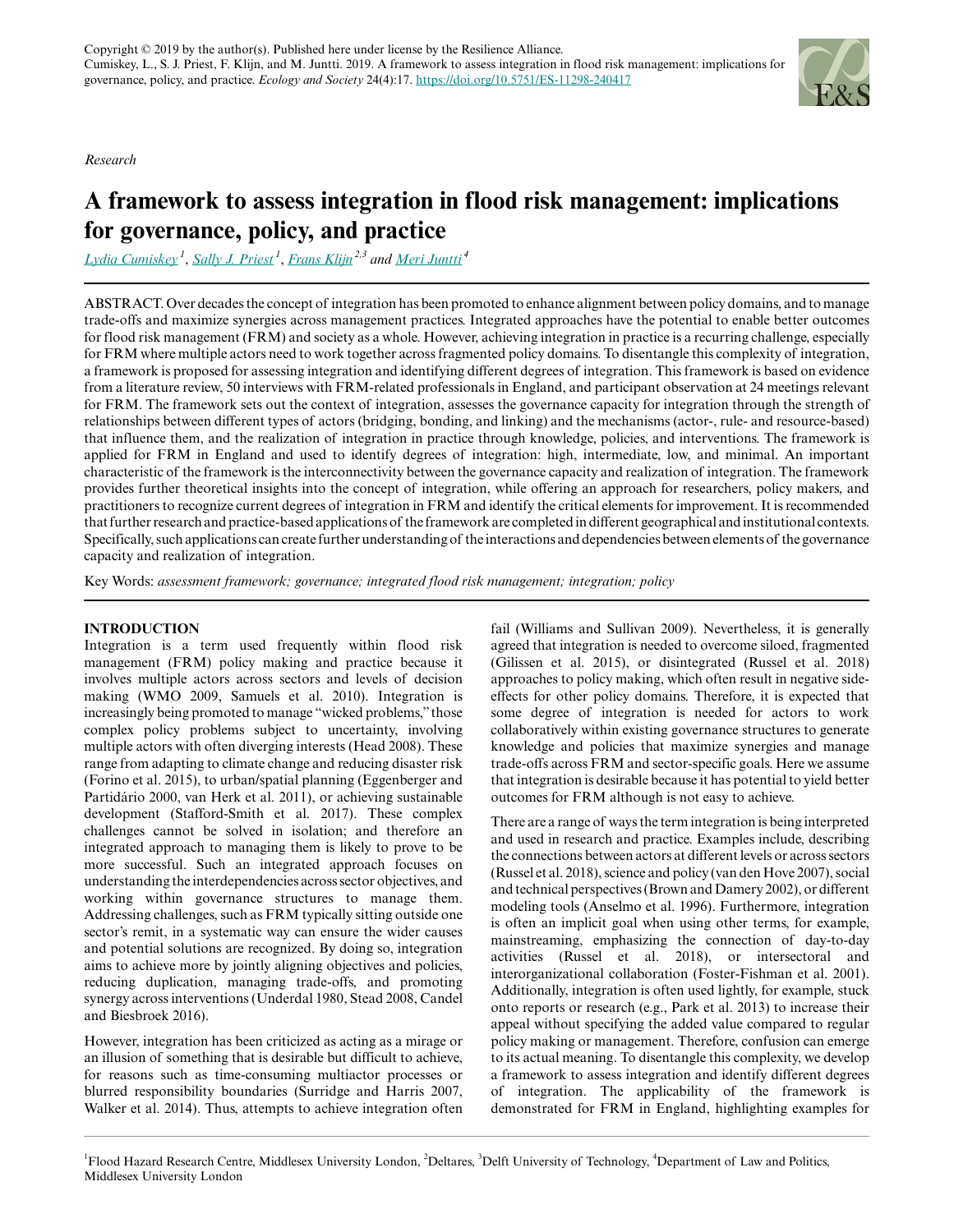different elements of integration and deriving the achieved degree of integration.

## **CONCEPTUALIZING INTEGRATION**

To consider integration in the context of FRM, both the theoretical and practice-based constraints on achieving integration need to be considered. From the theoretical side, integration has been connected to the way actors balance their multiple overlapping interests to achieve a desired outcome, such as FRM (Underdal 1980, Stead 2008, Candel and Biesbroek 2016). In doing so, there are multiple integration challenges that actors can aim to address, e.g., across specific sectors. Furthermore, the understanding of the relationships between such actors and their governance arrangements has formed a central part of the theory surrounding integration, especially drawing on governance literature. Renn's (2008) definition of risk governance focuses on the complex web of actors, rules, conventions, processes, and mechanisms involved. Similarly, but placed in the context of flood risk governance, Alexander et al. (2016) emphasize the need for actor networks, rules, resources, discourses, and multilevel coordination mechanisms to pursue FRM. Other governance literature draws upon the importance of building relationships through theories of polycentric governance (Ostrom 2010), collaborative governance (Emerson et al. 2012), multilevel governance (Newig and Fritsch 2009), and network management (Agranoff and McGuire 2003). Embedded within this governance literature is the importance of mechanisms that strengthen or constrain actors' ability to cooperate, coordinate, collaborate (Keast et al. 2007, McNamara 2012), or enable integration (Stead 2008, Visseren-Hamakers 2015). The level of connectedness between these actors has been assessed by identifying the availability and strength of (bridging) mechanisms connecting actors, e.g., partnerships or regulations (Stead 2008, Gilissen et al. 2015). Furthermore, Koop et al. (2017) explain governance capacity as the key set of governance conditions that enable effective change, such as enabling integration. Reflecting on these theoretical insights, we identify one dimension of integration as the governance capacity for integration, derived through elements representing the strength of relationships between actors, and the mechanisms that influence them.

In addition to the governance capacity dimension, integration needs to be realized in policy and practice with tangible outcomes for FRM. Various discourses around integration have played a role in getting integration on policy agendas and demonstrating the practical need for more integration to achieve policy outcomes. As such, in Europe policies have driven more formalized approaches to integrated water resources management through the Water Framework Directive (WFD; 2000/60/EC) and integrated FRM through the Floods Directive (2007/60/EC). Similarly, global policies such as the Sustainable Development Goals call for policy coherence across sectors (OECD 2015). From a practical perspective, integration connected with management practices dates back to the 1980s for integrated river basin or water resources management (Glasbergen and Klijn 1991) as promoted by the Global Water Partnership (since the Dublin Principles in 1992). Over time, however, there have been significant changes in popularity of the term integration, largely because of its ambiguity. For FRM these variations include sustainable FRM, e.g., the IMRA-SPONGE project (Hooijer et al. 2004), integrated flood management from the World Meteorological Organization

concept paper (WMO 2009), integrated FRM within the Floodsite Project (Samuels et al. 2010), and toward comprehensive FRM (Klijn and Schweckendiek 2013). Similarly, these management approaches argue the importance of taking a systems approach to FRM, looking at the catchment as a whole to understand the positive and negative influences of interventions accounting for the spatial and temporal complexity across boundaries (Hall et al. 2006, WMO 2009, van Herk et al. 2015, APFM 2017). Additionally, emphasis is placed on selecting a mix of interventions that manage trade-offs and maximize the multiple benefits between objectives (GWP 2000, WMO 2009, Sayers et al. 2014, Challies et al. 2016, APFM 2017). Furthermore, it is recognized that the generation of joint knowledge or evidence bases across multiple actors forms a critical step in helping actors to work together to develop policies and implement interventions (Underdal 1980, Newig and Fritsch 2009, Evers et al. 2012, Challies et al. 2016). Combining these insights from integration in practice we identify the realization of integration as another dimension of integration, derived through the joint, aligned, or integrated knowledge, policies, and interventions generated.

The next point to emphasize is the dynamic nature of these dimensions of integration and how the associated elements interact with one another, an important characteristic of integration also identified by Candel and Biesbroek (2016). This is conceptualized in Figure 1 and forms the basis for the assessment framework. The inner-most circle (dark grey) represents the integration challenge that actors' work toward achieving in a particular context, while the next inner circle (light grey) represents the governance capacity for integration including the relationships between the actors and their influencing mechanisms. The outer two circles represent the realization of integration through policies and interventions (black-grey circle), and knowledge (inner white circle), which acts as the interface between the capacity and realization of integration. Importantly, the flow between each of the elements is demonstrated by multiple arrows. For example, strengthened relationships can lead to improved mechanisms and continuously influence the development of integrated knowledge, policies, and interventions as one informs the other. Furthermore, the implementation of joint plans can lead to more multibenefit schemes being implemented, which further improves actor relationships and drives improvements to mechanisms. In contrast, limited governance capacity for integration can jeopardize the ability to deliver integrated polices or interventions for a particular challenge. Overall, we consider that the elements representing the capacity and realization of integration need to be assessed sideby-side because of their interconnected nature. Other conceptualizations of integration using, e.g., a horizontal continuum (Keast et al. 2007, McNamara 2012), a triangle (Stead 2008), or a prism (Parkes et al. 2010), do not emphasize these dynamics. Details on how each of the dimensions and associated elements are assessed within the framework, their interconnectivity with one another, and how they are used to identify degrees of integration, are explained in later sections of the paper.

## **METHODOLOGY**

An assessment framework is developed based on the conceptualization of integration emerging from a literature review, along with in-depth interviews, participant observation, and document review for FRM in England. The data collection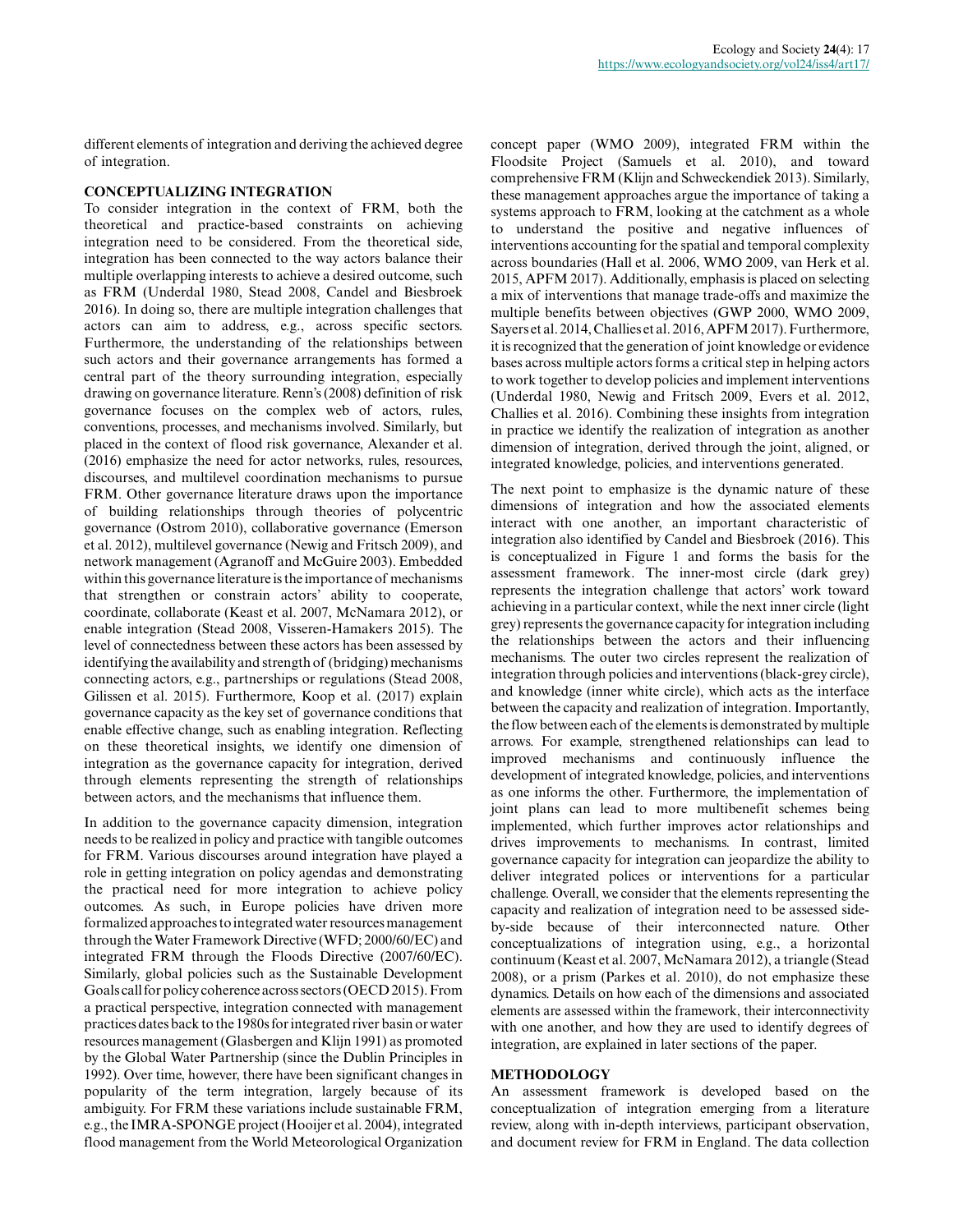thus included in-depth interviews between November 2017 and March 2019 with professionals in England at the national level  $(n = 15)$  and at the local level  $(n = 35)$ , in two case study areas in the Anglian and Yorkshire regions. These professionals ranged from those working directly on FRM issues (including but not limited to Environment Agency [EA], lead local flood authorities [LLFA], internal drainage boards [IDB]), to sector-specific actors (including but not limited to infrastructure providers, water companies, environmental NGOs). The key themes in the interviews broadly covered the elements of integration identified in the literature review. This included the strength of relationships between FRM key actors and others, the influence of mechanisms, e.g., partnerships, regulations, and funding, knowledge development, alignment between FRM and sectorspecific policies, and interaction between FRM and sectorspecific interventions.

**Fig. 1**. Conceptualization of the interconnectivity between the dimensions and elements of integration.



In addition to the interviews, FRM related meetings were attended  $(n = 24)$  to gain further insights into working arrangements between actors. These included multistakeholder partnership meetings at the national level, e.g., national FRM stakeholder forum led by the EA, at the regional level, e.g., regional flood and coastal committees (RFCC), and at the local level, e.g., local FRM partnerships led by LLFAs. These primary data were further supplemented with secondary data including review of FRM specific plans (n = 15), e.g., Regional Flood Risk Management Plans, Local Flood Risk Management Strategies, and sector specific plans ( $n = 20$ ), e.g., National 25 Year Environment Plan, Regional River Basin Management Plans, and Local (development) Plans. These plans were selected based on those identified in the interviews and meetings both locally and nationally, and to ensure broad coverage of sectors. Furthermore, additional guidance documents, available meeting minutes, and associated documents  $(n = 35)$  were reviewed.

The interviews and observation notes were transcribed, and coded using thematic analysis (Fereday and Muir-Cochrane 2006). The research followed a mix of deductive and inductive coding. Although the elements of integration were identified from the literature (deductively), they were then further verified based on the inductive coding of the evidence collected. Similarly, the indicators for assessing each of the elements were initially scoped from the literature but then further refined based on inductive coding.

## **FRAMEWORK FOR ASSESSING INTEGRATION**

#### **Integration context and challenge**

The starting point for integration is jointly working toward common goals, such as FRM, as a means to support society as a whole. Considering that flood risk governance arrangements will be fragmented in different ways (Gilissen et al. 2015), some form of integration is needed between different sectors, types of flood risk, and across different boundaries, e.g., geographical, administrative, or catchment (Underdal 1980, Stead 2008, WMO 2009, McNamara 2012). However, this challenge can be approached in an overarching or piecewise manner. Therefore, it is important to understand the specific integration challenges because they will likely vary from one governance context to another.

To understand the integration challenges for English FRM, we first briefly introduce this contextual background. In England there is a broad range of actors responsible for different aspects of FRM identified as the risk management authorities (RMAs), as specified under the Floods and Water Management Act (UK Government 2010). These actors include the EA, based regionally and nationally, responsible for managing flooding on main rivers; LLFAs responsible locally for ordinary water courses and surface water; IDBs responsible for ordinary water courses (where required); water companies responsible for sewer flooding; and highway authorities responsible for surface water runoff from highways. FRM in England engages multiple strategies to manage flood risk, including preventing new risk (spatial planning), reducing existing risk (flood defense and mitigation), and managing residual risk (preparedness, response, and recovery) using the categorization from the United Nations Office for Disaster Risk Reduction (UNISDR 2015) and Hegger et al. (2016). The key cross-cutting policy sectors with FRM include the environment sector also led by the EA, the water sector (resources, wastewater, drainage) falling mainly under water companies, emergency management led by the Cabinet Office under the Civil Contingencies Act, along with housing, economic growth, infrastructure, and agricultural sectors, all influencing FRM.

Given the fragmentation between sectors, both for those responsible for different sources of flood risk, different FRM strategies, and wider sector-specific responsibilities, there are multiple layers that require integration for FRM in England. Figure 2 approximately highlights the potential areas for integration given the different FRM strategies (central circle) and sector-specific policy domains (outer circles) for FRM in England, as well as the extent of the influence (size of circle). For example, preventing future risk was found to overlap with housing, infrastructure development, and economic development at large while reducing existing risk was found to overlap with water supply (e.g., multipurpose reservoirs) and biodiversity preservation (e.g., river dredging regimes). Many other overlaps are also possible but difficult to present in one figure (e.g., between agriculture and risk reduction due to the provision of flood storage areas). Any one of these overlaps, or combinations thereof, can form integration challenges. Additionally, an integration challenge can be seen when managing different sources of flood risk. For example, aligning the work of the EA on main rivers, IDBs on ordinary watercourses, and water companies for sewer flooding.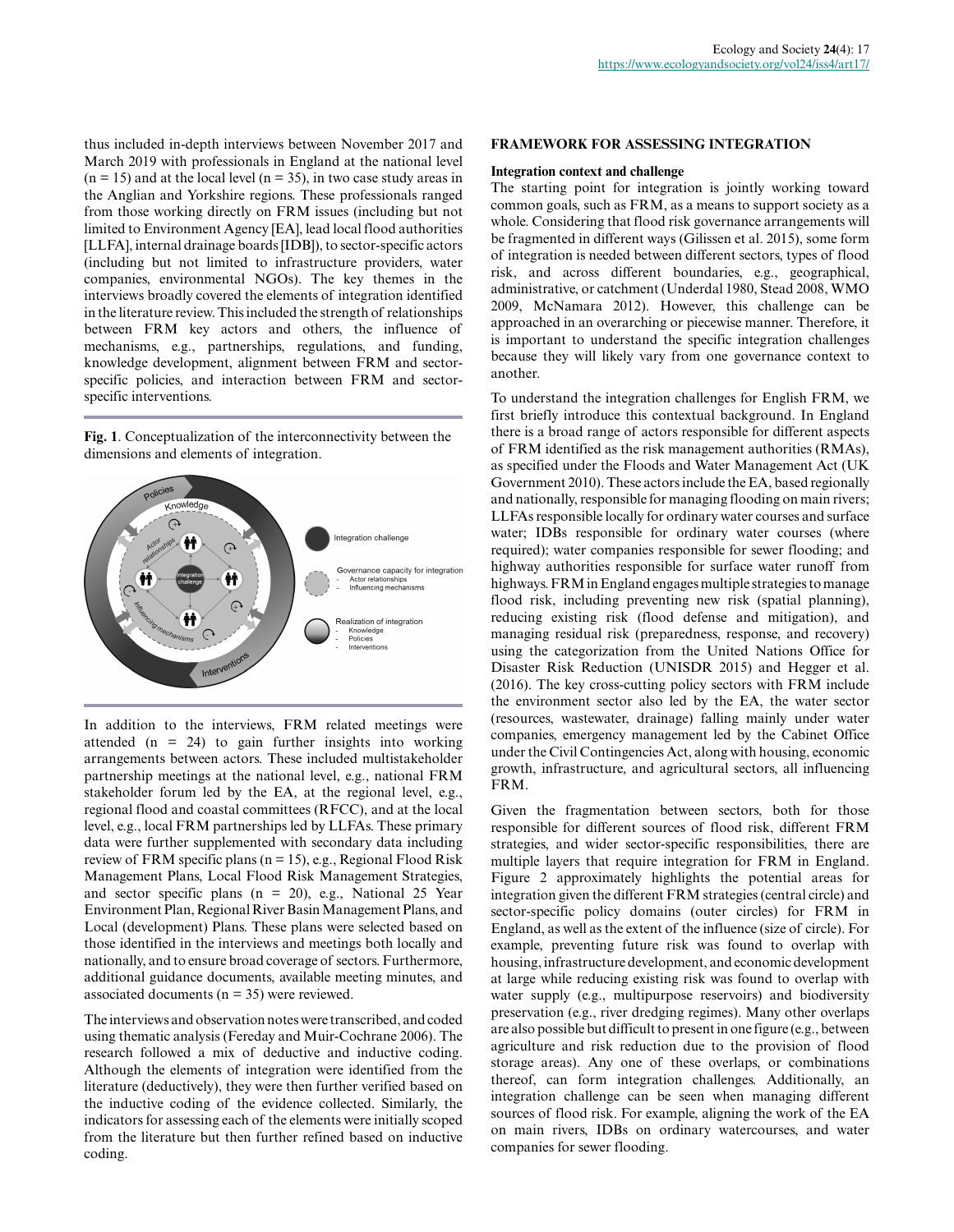**Fig. 2**. Visualization of possible areas for integration between flood risk management (FRM) and other sector-specific policy domains, approximated for England.



In practice, certain integration challenges for FRM may be prioritized over others because of urgency, e.g., recent floods, local conditions, e.g., catchment characteristics and types of flood risk, or combined institutional responsibilities, e.g., water companies in England are responsible for surface water runoff from sewers and water supply. Therefore, an assessment of integration could be in the form of a detailed assessment for a specific integration challenge, e.g., across specific sectors or FRM strategies, or a more broad overarching assessment across multiple sectors, sources of flood risk, and FRM strategies. Considering the wide range of integration challenges for FRM in England, the interest and willingness of the FRM community to enable integration across multiple sources of flood risk and sectors was strongly identified. Therefore, the assessment framework could be applied in more detail for specific integration challenges. However, for the purpose of this paper, broader insights on integration for FRM in England are provided to demonstrate the general applicability of the framework.

## **Governance capacity for integration**

## *Actor relationships*

The governance capacity for integration was found to be strongly related to the number of actors involved and the strength of their relationships (Gilissen et al. 2015, Candel and Biesbroek 2016). Therefore, based on the literature and the results from the interviews, we propose mapping out the different actors and identifying if they have strong, medium, or weak relationships focusing on two key indicators: (1) mind-set alignment and (2) communication intensity. Furthermore, it is important to assess the strength of the relationship from both actors' perspectives (Granovetter 1973, Reed et al. 2009). We define actors as organizations or teams within organizations if multiple roles exist, rather than the individuals. Instead of identifying trust as an indicator itself, here it is assumed that when actors have aligned mind-sets and strong interaction then they will build trust with one another.

First, literature highlights that the way the different actors perceive or frame the problem (causal beliefs, cognitions, or frames of reference) and their values (norms, interests, and purposes) will influence their ability to work together (Underdal 1980, Keast et al. 2007, McNamara 2012, Thissen and Walker 2012, Candel and Biesbroek 2016). This was evident in the interviews with FRM professionals in England who reinforced the importance of aligning mind-sets and building shared understanding of FRM between key actors within FRM and across sectors, before relationships could grow. Generating this shared mind-set was found to be dependent on the knowledge the actors have on the system interdependencies, their ability to address the problem, the organizational culture, and their willingness to work together. The second indicator found to affect relationship strength was the interaction and communication between actors, as identified in the literature by Candel and Biesbroek (2016) and Gilissen et al. (2015). The findings from the interviews and meeting observations with FRM actors indicated that the strength of the interaction was dependent upon the type of communication, either one way or two-way and the level of formality, the frequency and duration of communication, e.g., staff availability for interaction at meetings or bilateral exchange, and the resulting quality of the interaction, e.g., sharing data and resolution of issues. To highlight an example of both indicators for FRM in England, a water company (in the Anglian region) was found to have a clear understanding of system dependencies combined with a proactive organizational culture, and willingness to work in partnership, alongside improved communication through identified contact points and attendance at partnerships. Together, as evidenced by both the water companies and the other RMAs, this was found to enable them to build strong relationships with partners and to build trust, in particular with the LLFAs and the EA.

Next, different relationship types are distinguished, bonding, bridging, and linking, as used by Gittell and Vidal (1998) and Szreter and Woolcock (2004) for identifying social capital. For relationships between actors responsible for FRM, they are expected to need more bonding relationships because they are similar in some form (Putnam 2000). In comparison, bridging relationships will be needed for connecting FRM and sectorspecific objectives because they are dissimilar in a demonstrable fashion (Szreter and Woolcock 2004), e.g., representing different sector interests. Linking relationships are needed when connecting across spatial boundaries, e.g., national, regional, local, to individuals who have power over them (Szreter and Woolcock 2004), e.g., local authorities and communities. In the case of FRM in England, the interviews and meeting observations showed that the bonding relationships between RMAs have greatly improved since the implementation of the Floods and Water Management Act 2010 (UK Government 2010) and the move toward partnership working, in particular between the EA, water companies, IDBs, and LLFAs. The bridging relationships were found to vary for different sectors, e.g., for environment the push toward natural flood management (NFM) and the catchment-based approach helped to bring together environmental NGOs and RMAs. However, there remains a bigger gap to bridge between those working on housing and infrastructure development with FRM. The linking relationships between the community and RMAs were found to be dependent on the presence and strength of flood groups and local community leadership.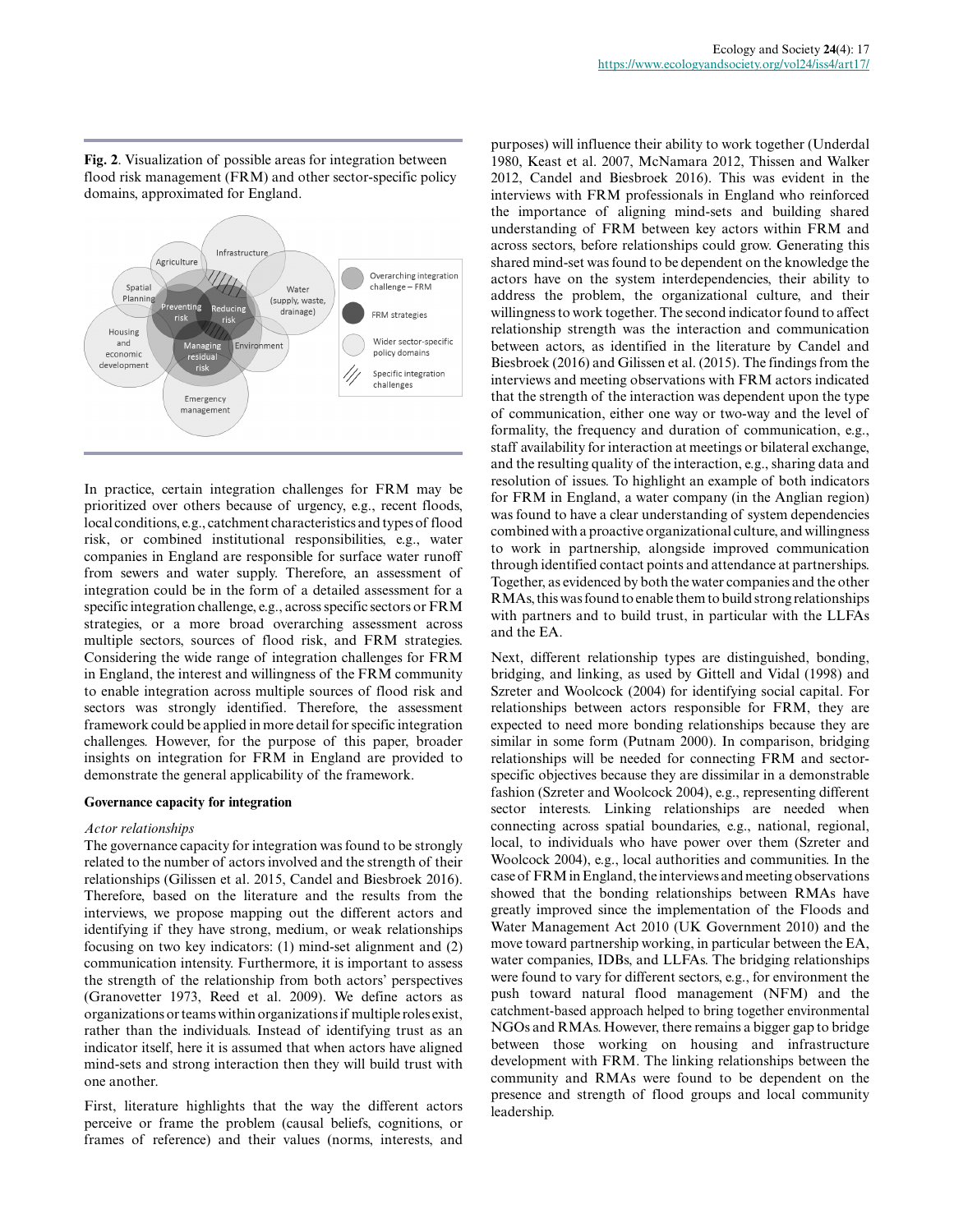

## **Fig. 3**. Overview of actor-, rule-, and resource-based mechanisms.

## *Influencing mechanisms*

The presence and strength of different mechanisms will positively or negatively influence the strength of actor relationships, and vice versa (Stead 2008, Gilissen et al. 2015), and thus the governance capacity for integration. These mechanisms are named and characterized differently across the literature: bridging mechanisms grouped into transfer, coordination, and cooperation mechanisms (Gilissen et al. 2015); policy cooperation, policy coordination, and policy integration mechanisms (Stead 2008); and procedural instruments that facilitate coordination (Candel and Biesbroek 2016). Similar across these different characterizations is an increasing scale through which different mechanisms support different levels of joint working across actors. However, the interpretation of the terms coordination and cooperation can cause confusion (McNamara 2012), thus a more simplified descriptive categorization was sought. The policy arrangements approach (Arts et al. 2006) distinguishes actors, resources, rules of the game, and discourses, and emphasizes the interconnected nature between them. Therefore, the simplified categorizations of actor-, rule-, and resource-based mechanisms were found to be useful to delineate such categorizations, as shown in Figure 3. However, discourses were not included as a type of mechanism because, although they can influence integration over time, they are less tangible than actors, rules, and resources.

Actor-based mechanisms are identified as those that improve actors' interaction, communication, and knowledge exchange. As depicted in Figure 3, these include intergovernmental committees, working groups or coordinating councils (Agranoff 2006, Stead 2008), multistakeholder partnerships or platforms (Pattberg and Widerberg 2016), conferences (Stead 2008), collaborative working arrangements (Stead 2008), human resource policies such as secondments or job rotation (Stead 2008), joint planning processes or working groups (Freude am Fluss 2007), crosscutting units or interdepartmental teams (Stead 2008, Candel and Biesbroek 2016), and individual staff positions or coordinators who act as boundary spanners (Agranoff 2006, Williams 2011). Examples of all the above actor-based mechanisms were

identified for FRM in England either through the interviews or through observation in meetings. Here, however, there is only space to detail the more interesting examples. The local FRM partnerships led by LLFAs were found to be very successful at aligning mind-sets across RMAs and building strong relationships, however, there is still room to improve the breadth of members included to align different objectives and actions, for example by also including local enterprise partnerships (LEP), catchment partnerships, and community representatives. Similarly, the research found that statutory RFCC offered a good platform for knowledge exchange between actors but have potential to be further improved by drawing connections with other local partnerships and groups, as identified by Benson et al. (2016).

Rule-based mechanisms are identified as those that determine how actors must interact, for example, powers to request information or duties to cooperate (Gilissen et al. 2015), statutory consultation requirements (Gilissen et al. 2015, Candel and Biesbroek 2016), statutory tests/impact assessments (Stead 2008, Gilissen et al. 2015), cooperation agreements or memorandums of understanding (Agranoff 2006), framework contracts, and standards/regulations setting (Candel and Biesbroek 2016). Again, these mechanisms were identified for FRM in England. As a result of the Flood and Water Management Act (UK Government 2010) new rules were established for FRM, including redistributing roles and responsibilities for different types of floods. LLFAs, for example, now act as a statutory consultee on planning decisions in areas at risk of surface water flooding, and formalizing interaction between actors including a duty to cooperate. However, it was identified by some interviewees that additional RMAs need such a statutory role to influence development. Through interviews with IDBs and the EA, the public sector cooperation agreements were identified as a very useful mechanism to facilitate shared maintenance programs across main rivers and ordinary watercourses. Consultation processes ensure some form of multiactor engagement is completed for policy making, although the design and resulting effectiveness of such processes can vary (Newig and Fritsch 2009).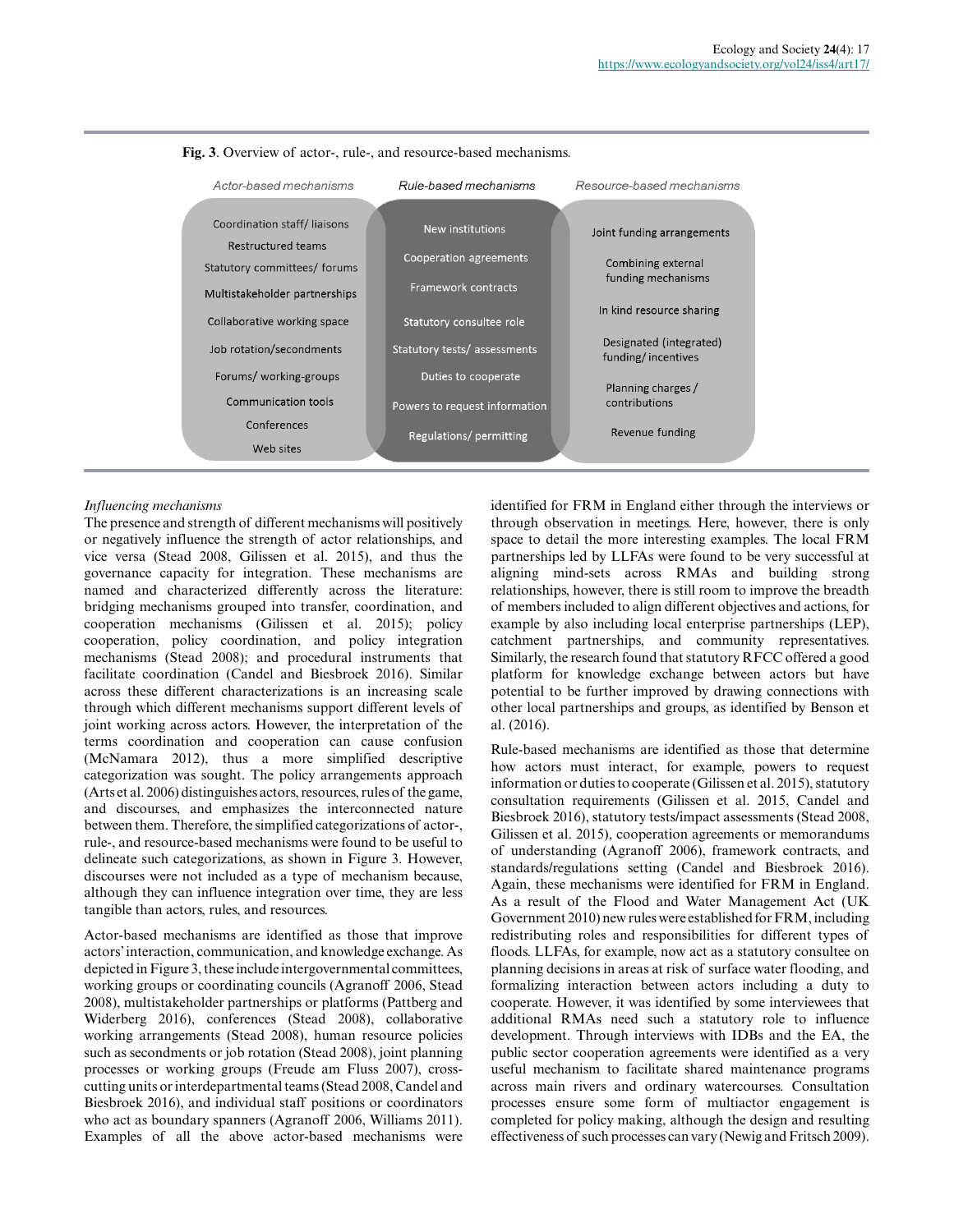A positive example we observed as having an intensive multistakeholder consultation, is the National Flood and Coastal Erosion Risk Management Strategy draft published in August 2019 (Environment Agency 2019). It engaged 150 individuals across 90 organizations in different working groups before the online formal public consultation, which received 400 external responses.

Resource-based mechanisms are identified as the funding arrangements that help actors to implement joint actions in the form of operational activities, projects, or programs of work, including their ability to hire and train staff, for example, overarching funding programs (Stead 2008), combined external funding sources, financial incentives such as tax deductions (Candel and Biesbroek 2016), financial contributions, e.g., from developers, or in-kind resources sharing (such as staff time). For FRM in England, the interviews showed that "partnership funding" (Environment Agency 2012) was a successful mechanism in improving relationships between the EA, LLFAs, IDBs, and water companies through the process of jointly defining and funding projects. However, the mechanism currently fails to sufficiently recognize the benefits for infrastructure, business, and the environment, thus failing to build relationships across those sectors. Furthermore, the misaligned timescales and criteria (or "strings") for obtaining external funding such as the "economic growth funding," were found to hinder joint action between FRM actors and those dealing with economic growth, i.e., LEP. Another local funding mechanism, the local levy, collated across all local authorities in the RFCC area was found to offer flexibility to fund smaller projects, e.g., for property resilience, and to hire individuals to work in partnership to develop funding bids or portfolios of projects. The nationally allocated funding of £15m for NFM in 2017 (Defra 2017) was recognized by interviewees to strongly improve relationships between LLFAs, EA, environmental NGOs, and universities to generate new knowledge and jointly test NFM interventions. Furthermore, the presence and strength of mechanisms was found to vary depending on local conditions. For example, flood events in Leeds led to additional national funding being available to support local FRM partnerships at the catchment scale.

This interconnected nature of the actor-, rule-, and resourcebased mechanisms links to the broader agency-structure debate (Hay 1995, Williams 2011) whereby there is an interplay between individual agency and the more formalized mechanisms through which they operate. For example, the importance of the newly formed water company flood risk coordinators (in the Anglian region) was found to be pivotal in building stronger relationships across RMAs to utilize partnership funding opportunities and thus the delivery of joint surface water flood management schemes. This is demonstrated in Figure 4 (solid arrows). Furthermore, the proactive and motivated characteristics of these coordinators further enhanced their capacity to drive additional improvements, for example, through establishing a new regional LLFA partnership, which then further improved relationships between actors, as did the implementation of joint schemes (shown by the dashed arrows in Figure 4). This demonstrates the interplay between individuals and their ability to influence positively other relationships by utilizing mechanisms at their disposal or developing new ones.

Water company flood risk coordinator Lead Local Flood Authority (LLFA) regional partnership Bonding elationship: Water Companie and Risk Mgmt uthoriti Joint surface water management Partnership funding schemes

## **Fig. 4**. Demonstration of the interplay between mechanisms and relationships.

## **Realization of integration**

#### *Knowledge*

Extracting and developing knowledge across actors acts as a stepping stone to develop a common view of the problem to aid joint-decision making (Underdal 1980, Newig and Fritsch 2009, Challies et al. 2016). It can improve communication exchange between actors, offer opportunities to bring new actors on board, and help to align mind-sets for future plans and projects (Evers et al. 2012). Therefore, the process of developing such knowledge builds capacity for integration, however, we focus on knowledge as a tangible output for the realization of integration in practice but recognize the influence on building capacity for integration. As identified through the interviews, joint knowledge in the sphere of FRM is recognized as collaborative modeling, baseline studies and assessments, e.g., flood mapping/risk assessments, societal cost-benefit analysis (CBA), procedural frameworks/protocols, or jointly developed guidance methodologies on implementing policies or interventions. The following indicators are identified to assess the strength of the knowledge available to support integration.

- **.** Presence of knowledge jointly developed by and accessible to multiple actors;
- **.** Use of the knowledge to influence other elements (relationships, mechanisms, policies, interventions).

The importance of developing risk models jointly by multiple actors was identified during the interviews where water companies, IDBs and the EA, and universities were found to work together to complete investigations to develop joint business cases. Another example is the Working with Natural Processes evidence directory, which was codeveloped with the research community, other public bodies, and NGOs to build evidence to support the implementation of NFM interventions in England and Wales, thus influencing the realization of integration in practice (Environment Agency 2017). Joint knowledge was also found to be a result of learning from a history of implementing specific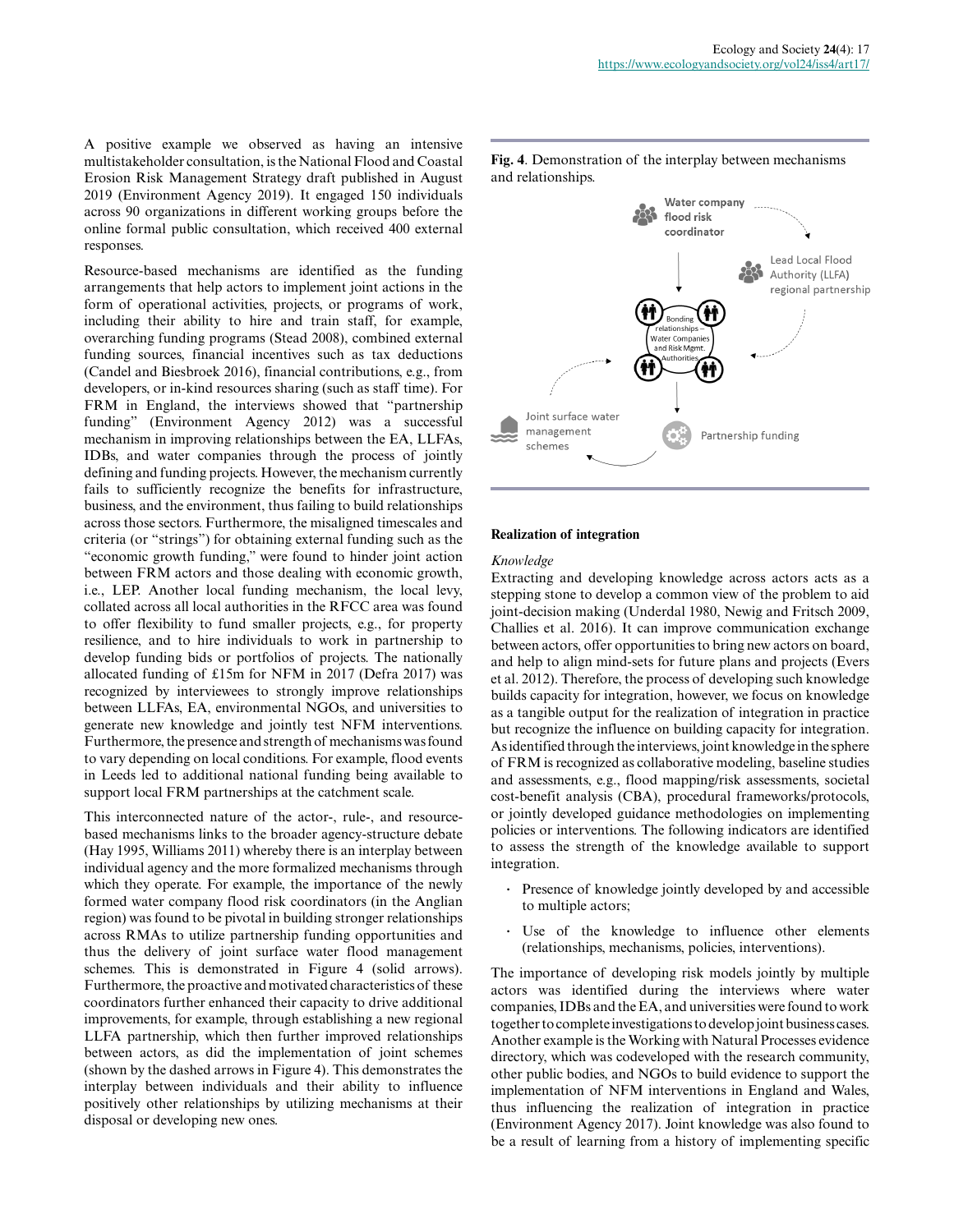policies or interventions by multiple actors, for example, the SuDS (Sustainable Drainage Systems) manual in England (Woods-Ballard et al. 2015) which supports further implementation of SuDS interventions. However, the results from the interviews showed that there are still some knowledge gaps to align FRM and environmental objectives, such as the lack of agreed methodologies for performing cross-sectoral societal CBA.

## *Policies*

Policies can range from plans at different boundaries, e.g., geographical, administrative, and catchment, or programs of planned work. Policies that are aligned and coherent both across FRM related policies, e.g., different sources of flood risk, from national to local levels, and with other sector-specific policies are more integrated. The following indicators were identified to assess the strength of policies to enable integration, demonstrated below through examples from FRM in England.

- **.** Availability of new/joint plans (Underdal 1980, Candel and Biesbroek 2016);
- **.** Alignment of objectives and interventions across plan boundaries (Underdal 1980, OECD 2015, Candel and Biesbroek 2016);
- **.** Consistency of time frames for preparation, monitoring, and renewal (Stead 2008, OECD 2015).

For the first indicator, relating to the availability of joint or overarching plans, from a FRM perspective, new integrated catchment-based FRM plans have been developed on a case-bycase basis in England usually after significant flood events, for example, the Cumbria Flood Action plan emphasizing a catchment-based approach and partnership with communities (Environment Agency 2016). Whereas, from a sector-specific perspective, the Network Rail Weather Resilience and Climate Adaptation Strategy (2017–2019) and Route Climate Adaptation Plans (Network Rail 2017) were identified as a good example of a specific plan integrating FRM objectives with rail infrastructure planning. Additionally, from the environment sector, the national 25 Year Environment Plan (HM Government 2018) was identified as a good example of a national overarching plan that strongly emphasizes the importance of aligning environment and FRM objectives nationally and locally.

The second indicator relates to the alignment of objectives and interventions across FRM and sector-specific plan boundaries, e.g., administrative, geographical, catchment, flood source. In particular sector-specific plans will likely have different boundaries, e.g., economic or growth areas in comparison to catchments and therefore extra effort is needed to consider the overlaps in objectives and interventions. The extent of alignment between FRM and sector-specific plans was found to be limited by the engagement of representative actors, e.g., in local FRM partnerships or the RFCC meetings. In England the water companies were found to actively engage with LLFAs and the EA to identify opportunities for joint interventions in their asset management plans, for example, contributing to a flood alleviation scheme that also protects water company assets and is informed by joint studies and funded jointly by local authorities and water companies.

For the third indicator, the consistency of the time frames for preparation, monitoring, and renewal, overall the evidence from the interviews showed the challenges to connect the array of plans especially considering their scattered, "out of sync" time frames. For example within FRM, the local FRM strategies and regional FRM plans were prepared under different time lines making it difficult to align monitoring efforts. However, where time frames are more consistent, as is the case with Water Framework Directive and Floods Directive related plans, interviews with the EA revealed that the upcoming revisions of the regional FRM strategies and river basin management plans aim to be more strongly aligned compared to existing plans.

## *Interventions*

Interventions can range from small-scale actions to large-scale investment projects or maintenance programs. Interventions that actively account for the interactions with other FRM and sectorspecific objectives and interventions are more integrated. The following indicators are identified to assess integration across interventions, demonstrated below through examples from FRM in England.

- **.** Maximized synergy (WMO 2009, Challies et al. 2016);
- **.** Managed trade-offs and side-effects (WMO 2009, Sayers et al. 2014, APFM 2017);
- **.** Maximized efficiencies (Sayers et al. 2014, Alexander et al. 2016).

Depending on the integration challenge, synergies should be maximized across FRM and sector-specific interventions. The interviewees identified the importance of FRM actors working together to capture synergies within FRM interventions by looking across different sources of flood risk, FRM strategies (prevention, reduction, residual risk), temporal scales (e.g., strategic planning, implementation/operation, and incident response), and different spatial boundaries (e.g., catchment, administrative, geographical). If there is a more diverse range of FRM interventions, as is the case in England, then there will be more opportunities to capture synergies between interventions. For example, flood defense schemes combining property level resilience (PLR) measures and utilizing early warning systems can more cost-effectively manage flood risk, as shown in the Leeds flood alleviation scheme (FAS). Additionally, FRM projects were found to support the delivery of wider objectives, for example, the Leeds FAS that helped to unlock economic growth and jobs. Furthermore, in Cumbria building a flood storage reservoir along with a nature reserve area as part of the Thaka Beck FAS helped to unlock additional environmental and amenity benefits. Interviews with sector-specific actors identified opportunities to unlock additional benefits for FRM from sector-specific interventions. For the infrastructure sector, the A14 road improvement project led by Highways England, funded PLR measures for households along the route through their Legacy Fund. Furthermore, catchment-sensitive farming approaches and river restoration projects were found to be useful interventions to reduce siltation and increase storage capacity of the river, thus reducing flood risk.

The next indicator relates to addressing the trade-offs (and negative side-effects) between different FRM and sector-specific interventions. If one intervention is implemented it may mean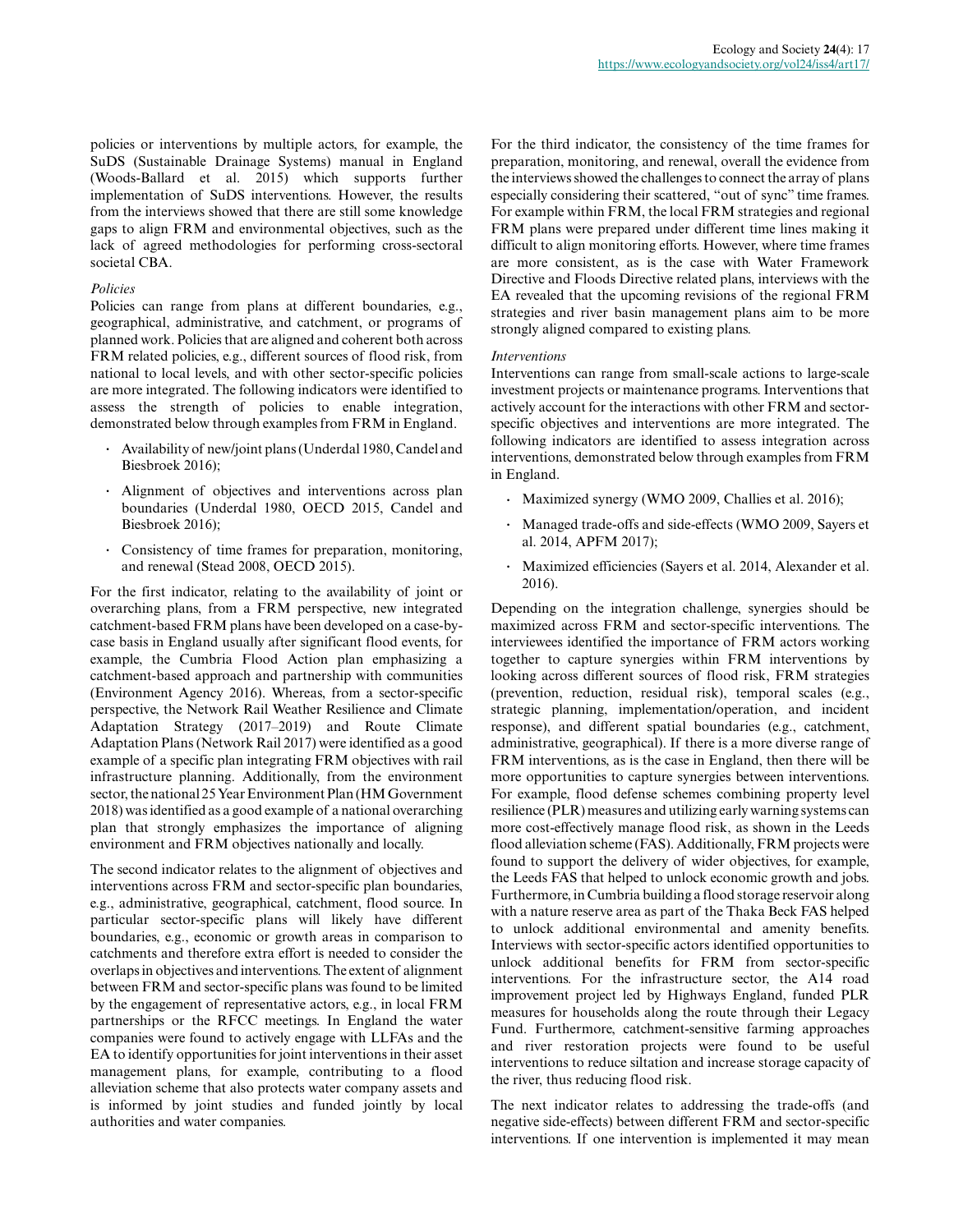that something else cannot be achieved, i.e., trade-off, or that there is an unintended consequence, i.e., negative environmental, social, or economic side effects. Compensatory or counterbalancing interventions may be required to manage any increases in risk or reduce the consequences. Similar to the synergies, these need to be managed across sources of flood risk, FRM strategies, temporal scales, and spatial boundaries, depending on the integration challenge. FRM interventions will need to mitigate or compensate any negative side effects with other sectors, e.g., by including a fish pass and replanting of trees cut down as part of a flood scheme, as identified in the Leeds FAS. Additionally, any sector-specific projects, such as road improvements, will need to mitigate any risk increase they might cause to neighboring homes, e.g., from increased highway runoff or a new bridge crossing the river at a critical point, as identified in the A14 road improvement project in England. Large housing and transport development projects need to be carefully planned to ensure they do not increase flood risk. For example, the Cambridge-Oxford Arc project aiming to deliver 1 million homes and transport improvements (East-West railway and Cambridge-Oxford Expressway) is constrained by large proportions of environmentally protected and/or flood prone land (MHCLG 2019).

The final indicator identified is the time and cost (in)efficiencies that actors can gain or lose from working together to implement interventions in an integrated way. These were found to range from cost savings such as closing a road for multiple purposes, or larger cost savings reducing the overall cost of the intervention from using the same contractors and consultants to implement the interventions. Other savings identified included sharing of maintenance or a reduction in the staff cost of developing a business case because another actor takes the lead. However, the transaction costs, e.g., time spent at meetings or money spent doing integrated assessments, can also result in inefficiencies, but interviewees agreed that these are likely to pay off in the long run.

## **IDENTIFYING THE DEGREE OF INTEGRATION**

The assessment framework explained how each of the elements of integration can be assessed, next we identify four degrees of integration: high, intermediate, low, and minimal. Overall, characterizing these degrees of integration aims to demonstrate the varied nature through which integration can evolve and the potential movement between different degrees of integration by addressing different elements. Table 1 details each degree of integration by explaining the status of each of the elements for the governance capacity and realization of integration. These were distinguished by building upon the evidence collected on each of the elements for FRM in England and utilizing examples of stronger and weaker parts of each element as described by the interviewees. Each degree of integration is described herein and how it relates to each element and the associated indicators.

High integration is expected to have strong relationships between actors (bridging, bonding, and linking) with positively influencing actor-, rule-, and resource-based mechanisms in place that are continuously being tested and improved. There is strong presence of joint knowledge that is used to influence other elements of integration. FRM and sector-specific policies have strong alignment and new joint policies available where necessary. Multiple benefits, managed trade-offs, and maximized efficiencies

are gained across most FRM and sector specific interventions. This degree of integration was distinguished through the research because it represents the direction that many FRM actors in England identified as striving toward, a situation where they could systematically align objectives and policies to deliver multiple benefits without any mechanisms acting as significant barriers.

Intermediate integration is expected to have strong to moderate bonding relationships with good communication and aligned mind-sets but there is room to improve the moderate bridging and linking relationships. The implementation of actor-, rule-, and resource-based mechanisms are expected to improve actors' ability to work toward integration, but some mechanisms still negatively influence their ability to realize integration in practice, e.g., funding "strings," limited participation in partnerships. Knowledge is jointly developed by actors and used as an evidence base to influence policies and interventions. FRM policies are expected to have strong alignment (objectives, interventions, time lines) but opportunities remain to improve alignment with sectorspecific policies. Some FRM and sector-specific interventions are expected to deliver multiple benefits, manage trade-offs, and gain efficiencies; however, it is not yet business as usual. The previous discussion assessing the elements of integration justify how FRM in England can be generally characterized at this degree of integration. Unfortunately, it is not possible within the limits of the paper to do a more detailed assessment of more specific integration challenges for FRM in England.

Low integration is expected to have moderate bonding relationships and weak to moderate bridging and linking relationships, where perspectives are starting to align. This degree of integration is expected to have some positive and negatively influencing mechanisms available but require adjustment to better support integration. Some presence of joint knowledge is expected but with limited use to influence other elements of integration. FRM policies are expected to have moderate alignment compared to weak alignment with sector-specific policies. FRM interventions are expected to focus on efficiency gains for "easy wins" and to manage critical trade-offs but only minor testing of multibenefit interventions across sectors. Insights into this degree of integration were identified from the interviews and observation at meetings where FRM actors discussed how they evolved into working more closely with partners to realize integration through the implementation of the various mechanisms, including those in the Flood and Water Management Act (UK Government 2010). When considering FRM in England, this can be considered the baseline degree of integration through which a higher degree was subsequently achieved.

Minimal integration is expected to have weak bridging and linking relationships where actors have competing perspectives and insufficient or poor quality mechanisms to enable interaction. Bonding relationships are expected to be moderate to weak as actors have low levels of interaction. However, weak alignment is expected within FRM and sector-specific policies and attempts to integrate FRM and sector-specific interventions are expected to be unsuccessful, time-consuming, and costly. This degree of integration was distinguished based on insights into the poor examples of integration provided from interviewees. Some interviewees discussed how they did not want to "go backwards"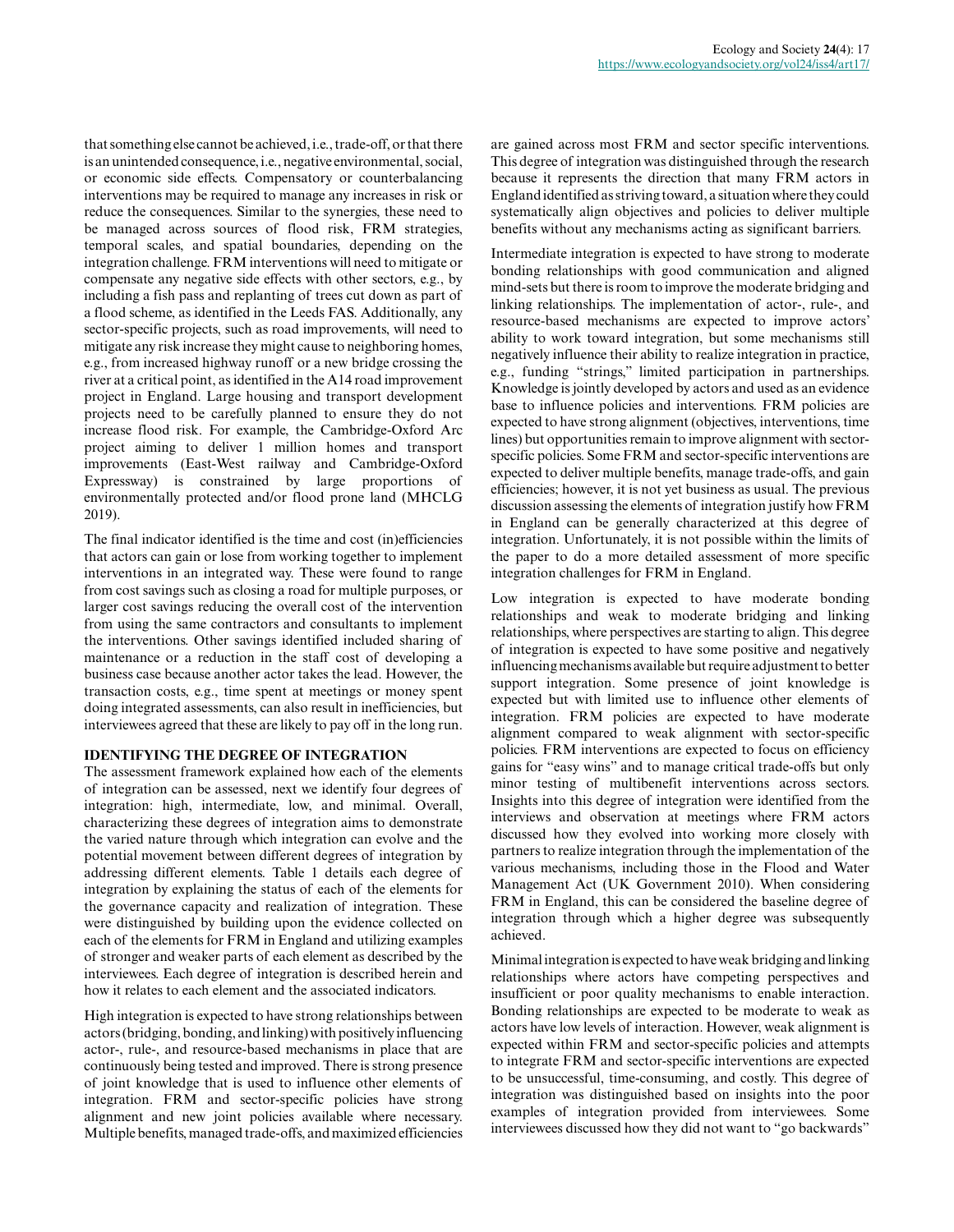| Degree of<br>integration | Governance Capacity for Integration                                                                                                                                                                                                                                                                                             |                                                                                                                                                                                                                                                                                                                                                       | Realization of Integration                                                                                                                                                                                                                            |                                                                                                                                                                                                                                                                                                                  |                                                                                                                                                                                                                                                                                                                    |
|--------------------------|---------------------------------------------------------------------------------------------------------------------------------------------------------------------------------------------------------------------------------------------------------------------------------------------------------------------------------|-------------------------------------------------------------------------------------------------------------------------------------------------------------------------------------------------------------------------------------------------------------------------------------------------------------------------------------------------------|-------------------------------------------------------------------------------------------------------------------------------------------------------------------------------------------------------------------------------------------------------|------------------------------------------------------------------------------------------------------------------------------------------------------------------------------------------------------------------------------------------------------------------------------------------------------------------|--------------------------------------------------------------------------------------------------------------------------------------------------------------------------------------------------------------------------------------------------------------------------------------------------------------------|
|                          | Actor relationships                                                                                                                                                                                                                                                                                                             | Influencing mechanisms                                                                                                                                                                                                                                                                                                                                | Knowledge                                                                                                                                                                                                                                             | Policies                                                                                                                                                                                                                                                                                                         | <b>Interventions</b>                                                                                                                                                                                                                                                                                               |
| High<br>integration      | Strong bonding, bridging<br>and linking relationships.<br>Shared mind-set (proactive<br>organizational culture,<br>willingness to work<br>together, and<br>understanding of<br>interdependencies).<br>High communication<br>intensity (very frequent,<br>effective two-way<br>interaction).                                     | (+) Actor-based<br>mechanisms in place and<br>effective (diverse actors<br>involved, benefits outweigh<br>costs, resourced proactive<br>staff).<br>$(+)$ Sufficient rules in place<br>and enforced.<br>$(+)$ Variety of funding<br>mechanisms accessible.                                                                                             | Strong presence of<br>knowledge (e.g.,<br>assessments, studies,<br>datasets), developed by<br>and shared across a<br>variety of actors, and<br>used to influence other<br>elements (policies,<br>interventions.<br>mechanisms, and<br>relationships). | Some new joint plans<br>exist.<br>Strong alignment between<br>different flood risk<br>management (FRM)<br>plans (sources flood risk,<br>temporal scale, spatial<br>boundaries).<br>Strong alignment between<br>FRM and sector-specific<br>plans (objectives, joint<br>interventions, time lines,<br>boundaries). | Strong integration between<br>FRM interventions and<br>most sector-specific<br>interventions. Systematically<br>capture multiple benefits,<br>manage trade-offs, and gain<br>efficiencies.                                                                                                                         |
| ate                      | Intermedi- Strong-moderate bonding,<br>and moderate bridging and<br>integration linking relationships.<br>Mostly shared mind-sets<br>(general willingness to<br>work together and manage<br>interdependencies but some<br>barriers exist).<br>Increasing communication<br>intensity (frequency and<br>effectiveness improving). | (+) Actor-based<br>mechanisms in place but all<br>not fully effective (e.g.,<br>poor diversity of actors,<br>insufficient staff).<br>$(+/-)$ Rules available but<br>some are not well designed<br>or enforced.<br>$(+/-)$ Some joint-funding<br>available but some<br>limitations and "strings"<br>attached when accessing<br>wider (sector) funding. | Strong to moderate<br>presence of knowledge<br>(e.g., assessments,<br>studies, datasets), most<br>developed by and<br>shared across a variety<br>of actors, and used to<br>influence other<br>elements.                                               | Some new joint plans<br>exist.<br>Strong-moderate<br>alignment between<br>different FRM plans<br>(sources flood risk,<br>temporal scale, spatial<br>boundaries).<br>Moderate alignment<br>between FRM plans and<br>some sector-specific plans<br>(objectives, interventions,<br>time lines, boundaries).         | Moderate to strong<br>integration between FRM<br>interventions and moderate<br>with sector-specific<br>interventions.<br>Some FRM interventions<br>capture multiple benefits and<br>manage trade-offs (on<br>project basis).<br>Cost/time efficiencies gained<br>across FRM and sector-<br>specific interventions. |
| Low                      | Moderate bonding, and<br>integration moderate to weak bridging<br>and linking relationships.<br>Mind-sets starting to align<br>(willingness is growing,<br>understanding of<br>importance to work jointly<br>but focus on own interests).<br>Mixed communication<br>intensity (varied frequency<br>and quality).                | $(-/+)$ Some actor-based<br>mechanisms in place (e.g.,<br>focal points, meetings) with<br>varied effectiveness.<br>$(+/-)$ Some rules present<br>but often poorly designed<br>or enforced.<br>$(+/-)$ Some funding<br>mechanisms but no joint-<br>funding and difficult to<br>combine funding sources.                                                | Moderate presence of<br>knowledge (e.g.,<br>assessments, studies,<br>datasets), some<br>developed jointly by a<br>variety of actors but<br>often not shared, and<br>limited use to influence<br>other elements.                                       | No joint plans.<br>Moderate alignment<br>between different FRM<br>plans (sources flood risk,<br>temporal scale, spatial<br>boundaries) but some<br>FRM plans may not exist.<br>Moderate to weak<br>alignment between<br>different FRM plans and<br>sector-specific plans.                                        | Moderate integration<br>between FRM interventions<br>and moderate to weak with<br>sector-specific interventions.<br>Piloting multibenefit<br>interventions.<br>Most trade-offs managed.<br>Efficiencies delivered for<br>"easy wins."                                                                              |
| Minimal<br>integration   | Moderate to weak bonding,<br>and weak bridging and<br>linking relationships.<br>Different mind-sets (siloed<br>organizational culture,<br>poor willingness to work<br>together: "someone else's<br>problem").<br>Poor communication<br>intensity (low frequency<br>and only one-way).                                           | $(-/+)$ Only basic actor-<br>based mechanisms in place<br>(e.g., conferences, bilateral<br>meetings) but poor<br>effectiveness.<br>(-) Some rules present but<br>poorly designed and<br>enforced.<br>(-) Poor availability of<br>funding mechanisms.                                                                                                  | Moderate to weak<br>presence of knowledge,<br>mostly not developed<br>jointly, shared across<br>actors, or effectively<br>used to influence other<br>elements.                                                                                        | No joint plans.<br>Weak alignment of<br>different FRM plans and/<br>or lack of availability.<br>Weak alignment between<br>FRM and sector-specific<br>plans.                                                                                                                                                      | Weak integration of FRM<br>and sector-specific<br>interventions.<br>No multiple benefits<br>captured.<br>Conflicts/negative side-<br>effects not managed.<br>Inefficient implementation.                                                                                                                           |

## **Table 1**. Assessment table for identifying the degree of integration.

to situations in the past where the key FRM actors did not have a shared understanding of FRM, limited interaction, and conflicts were prolonged in projects. For example, the relationship between the EA and IDBs was identified as having significantly improved through increased communication, organizational leadership and availability of positively influencing rule-based mechanisms, e.g., public sector cooperation agreements.

# **APPLICABILITY OF THE FRAMEWORK**

This framework offers an approach to assess the governance capacity and realization of integration for a specific challenge, and to identify the degree of integration. The framework can be used in different ways. It can be used to identify the overall degree of integration by understanding each element's contribution and their interaction with one another. Additionally, it can be used for a more detailed assessment of the strength of a specific element using the identified indicators and then to reflect back on the influence with other elements.

Another positive feature of the framework is the ability to pinpoint elements that can be improved to reach a higher degree of integration. This can be useful if improvements are planned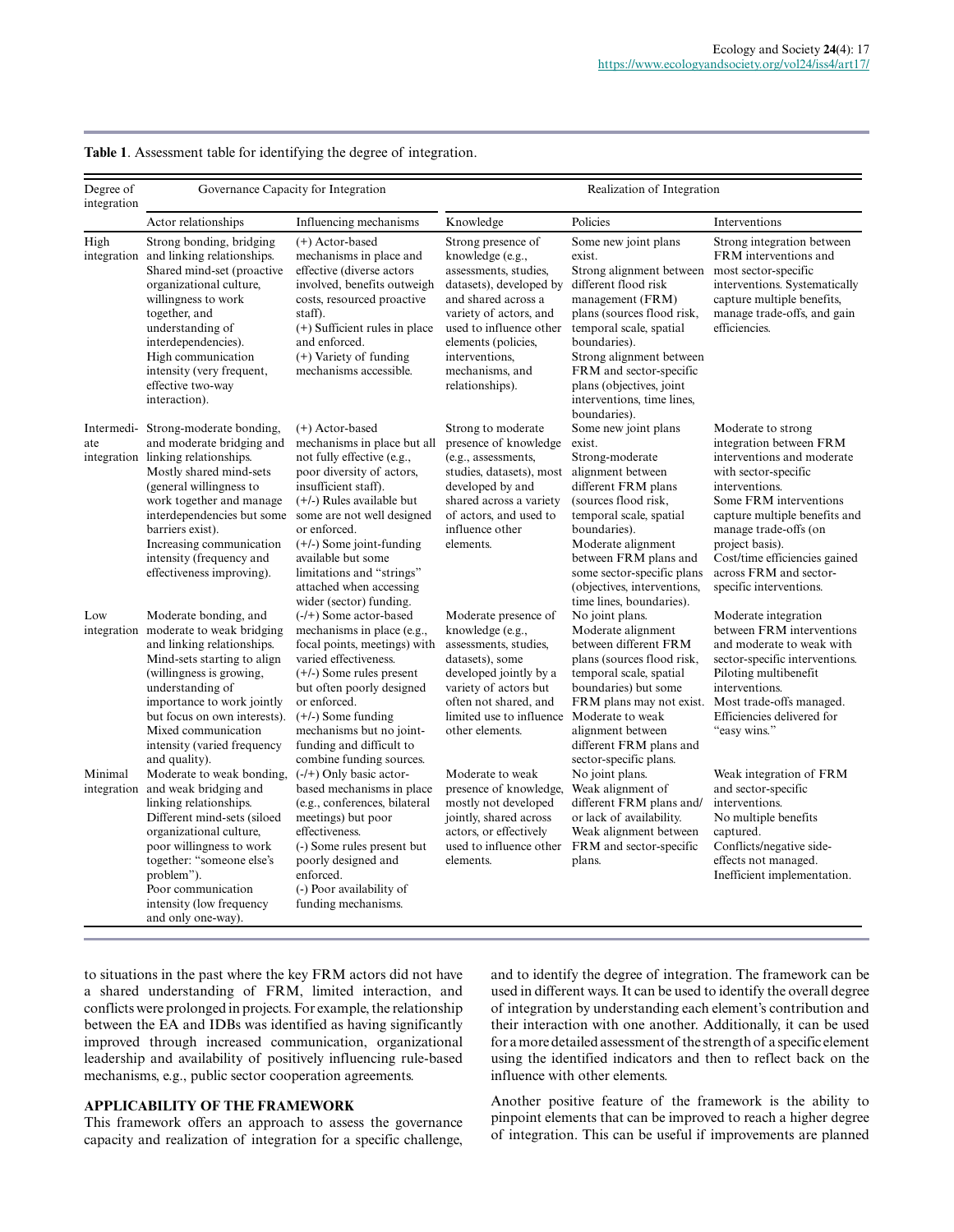for a specific element, to identify how other elements could additionally be improved. In particular, the focus on improving integration is often on developing plans or implementing projects, but using the framework can help to ensure that the governance capacity for integration is also addressed or that its influences are considered when approaching the integration improvements. For example, an intervention, such as an EA-led flood scheme, transport scheme, or NFM scheme, can be assessed to understand its influence on the development of relationships and if any mechanisms supported or hindered its ability to reach a high degree of integration. On the other hand, improvements may focus on improving the capacity for integration through building relationships or improving mechanisms, and the framework helps bring to the forefront the interconnectivity between this and the realization of integration in practice, for example, how relationships between developers, planning authorities, and LLFAs, are enabling or hindering the realization of integration through the delivery of risk-informed housing developments.

The framework is flexible in that it can be used for a range of different integration challenges within FRM, which may evolve in stages depending on interests and priorities. The degree of integration can be assessed between different FRM strategies, sources of flood risk, and at different spatial boundaries, e.g., administrative, catchment, or geographical. It can specifically assess integration between FRM and other sectors, such as agriculture or emergency response. Additionally, the framework could be applied to assess past, current, or future scenarios of integration challenges. Although the framework was developed based on evidence from FRM in England, it is expected that it can be applied to other countries and their associated flood risk governance contexts. Although the integration challenges may vary from one country to another, it is expected that the elements and associated indicators will still be applicable. However, the appropriateness of some mechanisms are likely to vary. Furthermore, given the varied nature of integration challenges across different countries and their FRM governance contexts, we are apprehensive to use the framework to directly compare integration across countries because these could be misinterpreted. Nevertheless, we still recommend comparisons but only with a clear statement of the integration context. It is anticipated that the framework could also be used for integration challenges wider than FRM (or for other wicked problems), however the framework would need some adjustments and testing to do so.

## **CONCLUSIONS**

The nature of managing flood risk across multiple policy and implementation settings is complex, whereby some degree of integration is necessary to enable better outcomes for flood risk management (FRM) and sector-specific goals. We propose a framework for assessing integration in FRM, as developed on the basis of a literature review and supported by evidence on FRM in England. The framework specifies the importance of identifying the integration challenge, assessing the governance capacity for integration, through the strength of actor relationships and influencing mechanisms, and the realization of integration through knowledge, policies, and interventions. The framework comprises a simple assessment table to identify the degree of integration (high, intermediate, low, or minimal) for a specific integration challenge. The framework offers flexibility,

and it can be applied simply to get a general positioning of the degree of integration, but also in-depth to assess specific elements and to establish how they interact with others. The framework can be used to assess multiple integration challenges within FRM, e.g., across specific sectors, spatial boundaries, or FRM strategies.

The framework emphasizes the interconnectedness between two dimensions of integration: building governance capacity for integration and realizing integration in practice. The governance capacity for integration demonstrates the importance of building strong relationships between key FRM actors (bonding), sectorspecific actors (bridging), and communities (linking), and understanding the positive and/or negative influence of actor-, rule-, and resource-based mechanisms. Realizing integration in practice is approached from FRM and sector-specific perspectives, with the aim to reduce conflicts across sectors and fully maximize opportunities for synergies. Furthermore, the research on FRM in England showed that working toward integration is an evolving process where stepwise changes to different dimensions and elements are expected over time rather than any "quick fixes."

The framework provides theoretical progression on the concept of integration and how it can be assessed. Further research on the framework is recommended to test detailed applications for different geographical and flood risk governance contexts. Such research can help to understand the interactions and influences between elements of the capacity and realization of integration, and help to better characterize the different degrees of integration. Additionally, the influence of other external factors on integration should be explored, such as flood events and socioeconomic conditions. Ultimately, such an assessment of integration should help researchers, policy makers, and practitioners work toward an improved degree of integration in FRM.

*Responses to this article can be read online at:* [http://www.ecologyandsociety.org/issues/responses.](http://www.ecologyandsociety.org/issues/responses.php/11298) [php/11298](http://www.ecologyandsociety.org/issues/responses.php/11298)

## **Acknowledgments:**

*System-Risk ETN project, funded under the EU's Framework Programme for Research and Innovation Horizon 2020 (Grant Agreement No. 676027). The authors thank Professor Edmund C. Penning-Rowsell and the two reviewers for their constructive comments about this paper.*

## **LITERATURE CITED**

Agranoff, R. 2006. Inside collaborative networks: ten lessons for public managers. *Public Administration Review* 66:56-65. [https://](https://doi.org/10.1111/j.1540-6210.2006.00666.x) [doi.org/10.1111/j.1540-6210.2006.00666.x](https://doi.org/10.1111/j.1540-6210.2006.00666.x)

Agranoff, R., and M. McGuire. 2003. Inside the matrix: integrating the paradigms of intergovernmental and network management. *International Journal of Public Administration* 26 (12):1401-1422.<https://doi.org/10.1081/PAD-120024403>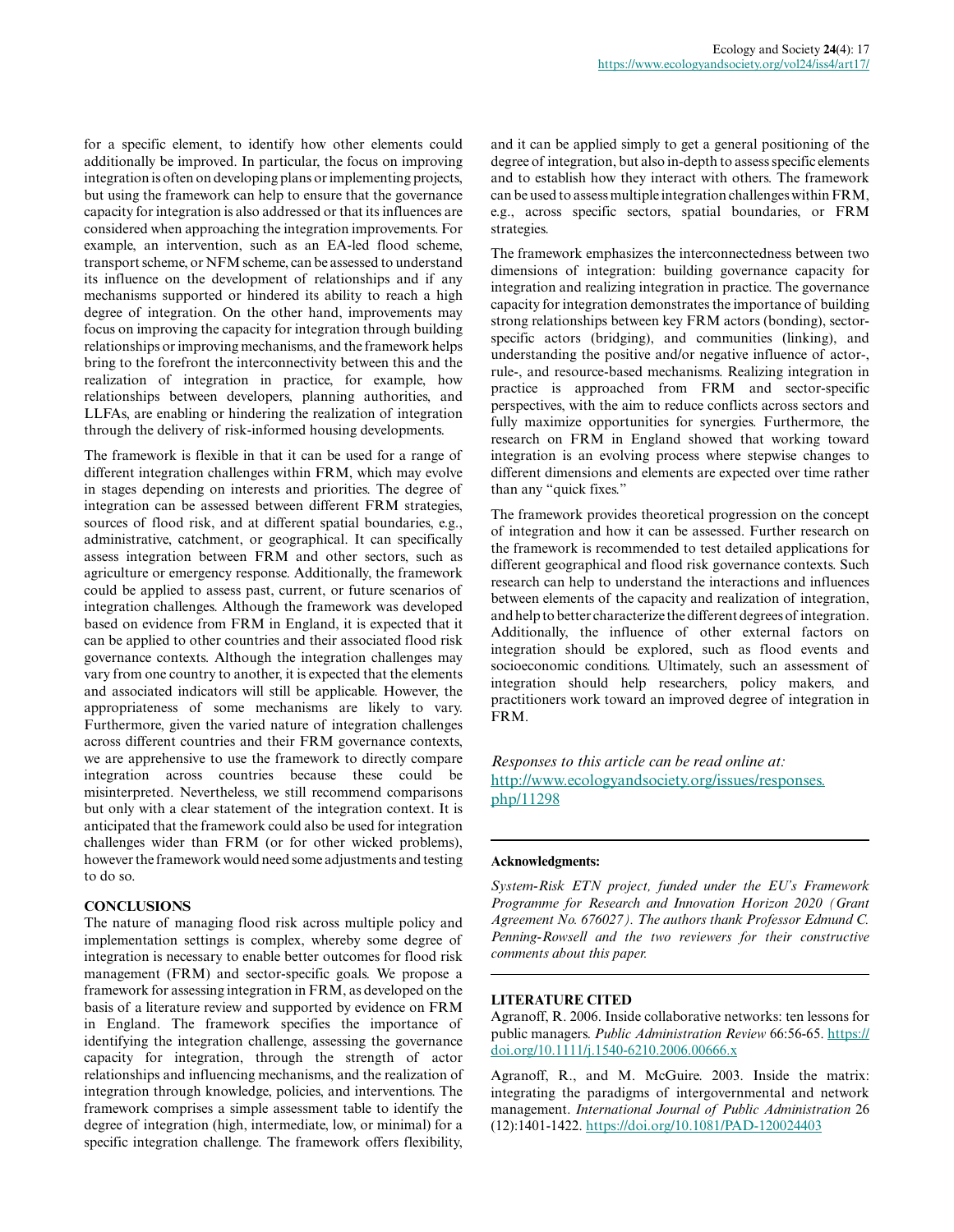Alexander, M., S. Priest, and H. Mees. 2016. A framework for evaluating flood risk governance. *Environmental Science and Policy* 64:38-47.<https://doi.org/10.1016/j.envsci.2016.06.004>

Anselmo, V., G. Galeati, S. Palmieri, U. Rossi, and E. Todini. 1996. Flood risk assessment using an integrated hydrological and hydraulic modelling approach: a case study. *Journal of Hydrology* 175:533-554. [https://doi.org/10.1016/S0022-1694\(96\)80023-0](https://doi.org/10.1016/S0022-1694(96)80023-0)

Arts, B., P. Leroy, and J. van Tatenhove. 2006. Political modernisation and policy arrangements: a framework for understanding environmental policy change. *Public Organization Review* 6(2):93-106.<https://doi.org/10.1007/s11115-006-0001-4>

Associated Programme on Flood Management (APFM). 2017. *Selecting measures and designing strategies for integrated flood management - a guidance document.* Associated Programme on Flood Management.

Benson, D., I. Lorenzoni, and H. Cook. 2016. Evaluating social learning in England flood risk management: an 'individualcommunity interaction' perspective. *Environmental Science & Policy* 55:326-334.<https://doi.org/10.1016/j.envsci.2015.05.013>

Brown, J. D., and S. L. Damery. 2002. Managing flood risk in the UK: towards an integration of social and technical perspectives. *Transactions of the Institute of British Geographers* 27:412-426. <https://doi.org/10.1111/1475-5661.00063>

Candel, J. J. L., and R. Biesbroek. 2016. Toward a processual understanding of policy integration. *Policy Sciences* 49 (3):211-231. <https://doi.org/10.1007/s11077-016-9248-y>

Challies, E., J. Newig, T. Thaler, E. Kochskämper, and M. Levin-Keitel. 2016. Participatory and collaborative governance for sustainable flood risk management: an emerging research agenda. *Environmental Science & Policy* 55:275-280. [https://doi.](https://doi.org/10.1016/j.envsci.2015.09.012) [org/10.1016/j.envsci.2015.09.012](https://doi.org/10.1016/j.envsci.2015.09.012) 

Department for Environment, Food & Rural Affairs (Defra). 2017. *Schemes across the country to receive £15 million of natural flood management funding.* Defra, London, UK. [https://www.gov.](https://www.gov.uk/government/news/schemes-across-the-country-to-receive-15-million-of-natural-flood-management-funding) [uk/government/news/schemes-across-the-country-to-receive-15-million](https://www.gov.uk/government/news/schemes-across-the-country-to-receive-15-million-of-natural-flood-management-funding)[of-natural-flood-management-funding](https://www.gov.uk/government/news/schemes-across-the-country-to-receive-15-million-of-natural-flood-management-funding) 

Eggenberger, M., and M. R. Partidário. 2000. Development of a framework to assist the integration of environmental, social and economic issues in spatial planning. *Impact Assessment and Project Appraisal* 18(3):201-207. [https://doi.org/10.3152/147154](https://doi.org/10.3152/147154600781767448) [600781767448](https://doi.org/10.3152/147154600781767448)

Emerson, K., T. Nabatchi, and S. Balogh. 2012. An integrative framework for collaborative governance. *Journal of Public Administration Research and Theory* 22(1):1-29. [https://doi.](https://doi.org/10.1093/jopart/mur011) [org/10.1093/jopart/mur011](https://doi.org/10.1093/jopart/mur011)

Environment Agency. 2012. *Principles for implementing flood and coastal resilience funding partnerships*. Environment Agency, Bristol, UK.

Environment Agency. 2016. *Reducing flood risk from source to sea. First steps toward an integrated catchment plan for Cumbria.* Environment Agency, Bristol, UK.

Environment Agency. 2017. *Working with natural processes to reduce flood risk.* Environment Agency, Bristol, UK. [online] URL: [https://www.gov.uk/government/publications/working-with](https://www.gov.uk/government/publications/working-with-natural-processes-to-reduce-flood-risk)[natural-processes-to-reduce-flood-risk](https://www.gov.uk/government/publications/working-with-natural-processes-to-reduce-flood-risk) 

Environment Agency. 2019. *Draft national flood and coastal erosion risk management strategy for England*. Environment Agency, Bristol, UK.

Evers, M., A. Jonoski, Č. Maksimovič, L. Lange, S. Ochoa Rodriguez, A. Teklesadik, J. Cortes Arevalo, A. Almoradie, N. Eduardo Simões, L. Wang, and C. Makropoulos. 2012. Collaborative modelling for active involvement of stakeholders in urban flood risk management. *Natural Hazards and Earth System Science* 12(9):2821-2842. [https://doi.org/10.5194/](https://doi.org/10.5194/nhess-12-2821-2012) [nhess-12-2821-2012](https://doi.org/10.5194/nhess-12-2821-2012) 

Fereday, J., and E. Muir-Cochrane. 2006. Demonstrating rigor using thematic analysis: a hybrid approach of inductive and deductive coding and theme development. *International Journal of Qualitative Methods* 5(1):80-92. [https://doi.org/10.1177/1609](https://doi.org/10.1177/160940690600500107) [40690600500107](https://doi.org/10.1177/160940690600500107)

Forino, G., J. von Meding, and G. J. Brewer. 2015. A conceptual governance framework for climate change adaptation and disaster risk reduction integration. *International Journal of Disaster Risk Science* 6(4):372-384. [https://doi.org/10.1007/](https://doi.org/10.1007/s13753-015-0076-z) [s13753-015-0076-z](https://doi.org/10.1007/s13753-015-0076-z)

Foster-Fishman, P. G., D. A. Salem, N. A. Allen, and K. Fahrbach. 2001. Facilitating interorganizational collaboration: the contributions of interorganizational alliances. *American Journal of Community Psychology* 29(6):875-905. [https://doi.](https://doi.org/10.1023/A:1012915631956) [org/10.1023/A:1012915631956](https://doi.org/10.1023/A:1012915631956)

Freude am Fluss. 2007. *Freude am Fluss: an innovative approach to river management*. Freude am Fluss, Nijmegen, The Netherlands.

Gilissen, H. K., M. Alexander, J. C. Beyers, P. Chmielewski, P. Matczak, T. Schellenberger, and C. Suykens. 2015. Bridges over troubled waters: an interdisciplinary framework for evaluating the interconnectedness within fragmented domestic flood risk management systems. *Journal of Water Law* 25(1):12-26.

Gittell, R. J., and A. Vidal. 1998. *Community organizing: building social capital as a development strategy*. SAGE, Thousand Oaks, California, USA.

Glasbergen, P., and F. Klijn. 1991. Integrated water and wetland management: towards a project approach. *Landscape and Urban Planning* 20:257-262. [https://doi.org/10.1016/0169-2046\(91\)90119-7](https://doi.org/10.1016/0169-2046(91)90119-7) 

Global Water Partnership (GWP). 2000. *Integrated water resources management.* Global Water Partnership Technical Advisory Committee, Stockholm, Sweden.

Granovetter, M. S. 1973. Weak ties. *American Journal of Sociology* 78(6):1360-1380.

Hall, J. W., P. B. Sayers, M. J. A. Walkden, and M. Panzeri. 2006. Impacts of climate change on coastal flood risk in England and Wales: 2030-2100. *Philosophical Transactions of the Royal Society A: Mathematical, Physical and Engineering Sciences* 364:1027-1049. <https://doi.org/10.1098/rsta.2006.1752>

Hay, C. 1995. Structure and agency. Pages 189-206 *in* G. Stoker and D. Marsh, editors. *Theory and methods in political science*. Macmillan, London, UK. [https://doi.org/10.1007/978-1-349-24106-4\\_11](https://doi.org/10.1007/978-1-349-24106-4_11)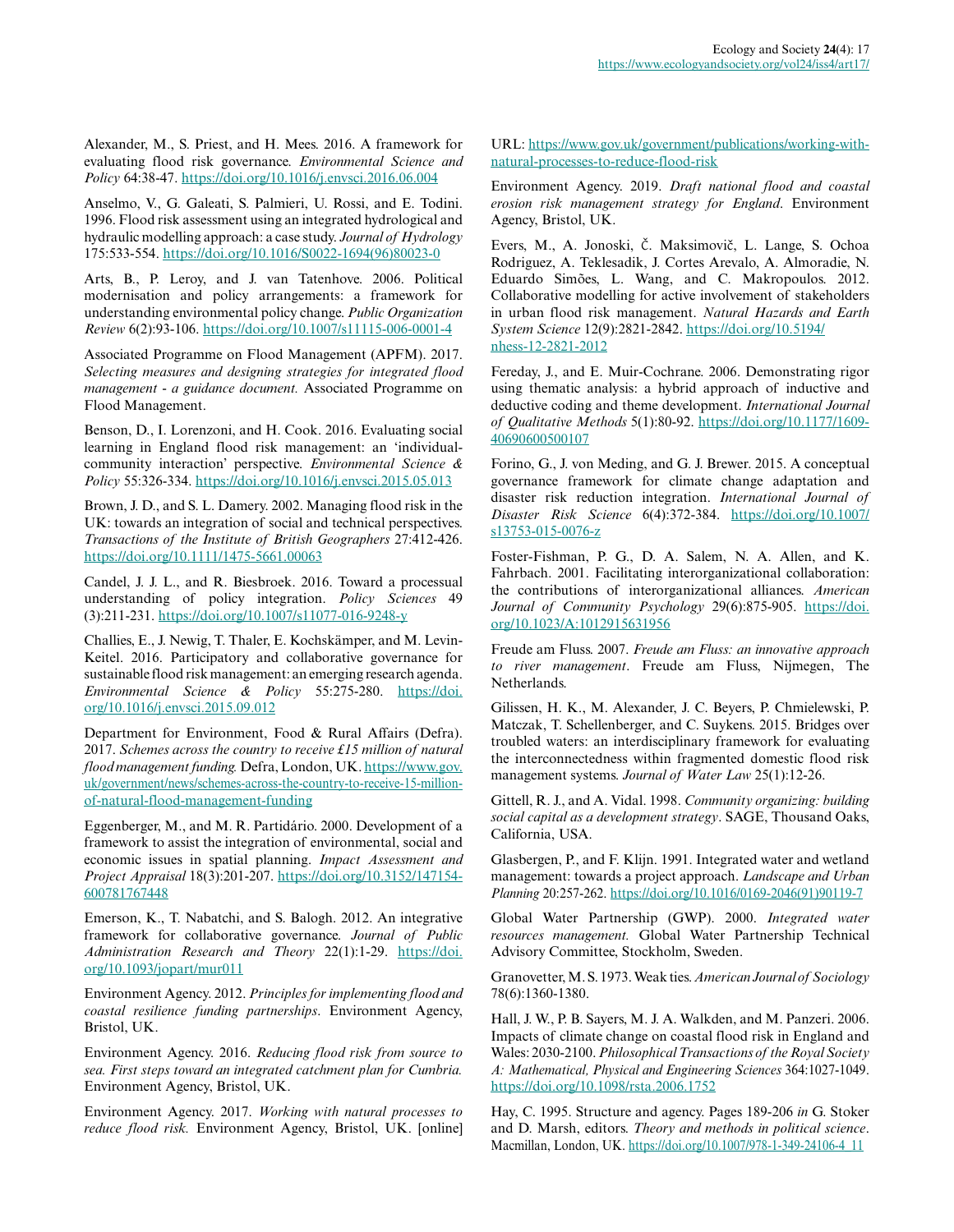Head, B. 2008. Wicked problems in public policy. *Public Policy* 3 (2):101.

Hegger, D. L. T., P. P. J. Driessen, M. Wiering, H. F. M. W. van Rijswick, Z. W. Kundzewicz, P. Matczak, A. Crabbé, G. T. Raadgever, M. H. N. Bakker, S. J. Priest, C. Larrue, and K. Ek. 2016. *Toward more flood resilience: Is a diversification of flood risk management strategies the way forward? Ecology and Society* 21 (4):52. <https://doi.org/10.5751/ES-08854-210452>

HM Government. 2018. *A green future: our 25 year plan to improve the environment*. Defra, London, UK

Hooijer, A., F. Klijn, G. B. M. Pedroli, and A. G. van Os. 2004. Towards sustainable flood risk management in the Rhine and Meuse river basins: synopsis of the findings of IRMA-SPONGE. *River Research and Applications* 20(3):343-357. [https://doi.](https://doi.org/10.1002/rra.781) [org/10.1002/rra.781](https://doi.org/10.1002/rra.781)

Keast, R., K. Brown, and M. Mandell. 2007. Getting the right mix: unpacking integration meanings and strategies. *International Public Management Journal* 10(1):9-33. [https://doi.](https://doi.org/10.1080/10967490601185716) [org/10.1080/10967490601185716](https://doi.org/10.1080/10967490601185716) 

Klijn, F., and T. Schweckendiek, editors. 2013. *Comprehensive flood risk management: research for policy and practice.* CRC, Boca Raton, Florida, USA. <https://doi.org/10.1201/b13715>

Koop, S. H. A., L. Koetsier, A. Doornhof, O. Reinstra, C. J. Van Leeuwen, S. Brouwer, C. Dieperink, and P. P. J. Driessen. 2017. Assessing the governance capacity of cities to address challenges of water, waste, and climate change. *Water Resources Management* 31(11):3427-3443.<https://doi.org/10.1007/s11269-017-1677-7>

McNamara, M. 2012. Starting to untangle the web of cooperation, coordination, and collaboration: a framework for public managers. *International Journal of Public Administration* 35:389-401.<https://doi.org/10.1080/01900692.2012.655527>

Ministry of Housing, Communities and Local Government (MHCLG). 2019. *The Oxford-Cambridge arc: government ambition and joint declaration between government and local partners*. MHCLG, London, UK.

Network Rail. 2017. *Weather resilience and climate change adaptation strategy 2017-2019*. Network Rail, London, UK.

Newig, J., and O. Fritsch. 2009. Environmental governance: participatory, multi-level - and effective? *Environmental Policy and Governance* 19(3):197-214.<https://doi.org/10.1002/eet.509>

Organisation for Economic Co-operation and Development (OECD). 2015. *Framework for policy coherence for sustainable development: a self-assessment tool to design, implement and track progress on mutually supportive policies for sustainable development*. OECD, Paris, France

Ostrom, E. 2010. Beyond markets and states: polycentric governance of complex economic systems. *American Economic Review* 100(3):641-672. <https://doi.org/10.1257/aer.100.3.641>

Park, J., T. P. Seager, P. S. C. Rao, M. Convertino, and I. Linkov. 2013. Integrating risk and resilience approaches to catastrophe management in engineering systems. *Risk Analysis* 33(3):356-367. <https://doi.org/10.1111/j.1539-6924.2012.01885.x>

Parkes, M. W., K. E. Morrison, M. J. Bunch, L. K. Hallström, R. C. Neudoerffer, H. D. Venema, and D. Waltner-Toews. 2010. Towards integrated governance for water, health and socialecological systems: the watershed governance prism. *Global Environmental Change* 20(4):693-704. [https://doi.org/10.1016/j.](https://doi.org/10.1016/j.gloenvcha.2010.06.001) [gloenvcha.2010.06.001](https://doi.org/10.1016/j.gloenvcha.2010.06.001)

Pattberg, P., and O. Widerberg. 2016. Transnational multistakeholder partnerships for sustainable development: conditions for success. *Ambio* 45(1):42-51. [https://doi.](https://doi.org/10.1007/s13280-015-0684-2) [org/10.1007/s13280-015-0684-2](https://doi.org/10.1007/s13280-015-0684-2)

Putnam, R. D. 2000. *Bowling alone: the collapse and revival of American community.* Simon and Schuster Paperbacks, New York, New York, USA.

Reed, M. S., A. Graves, N. Dandy, H. Posthumus, K. Hubacek, J. Morris, C. Prell, C. H. Quinn, and L. C. Stringer. 2009. Who's in and why? A typology of stakeholder analysis methods for natural resource management. *Journal of Environmental Management* 90(5):1933-1949. [https://doi.org/10.1016/j.](https://doi.org/10.1016/j.jenvman.2009.01.001) [jenvman.2009.01.001](https://doi.org/10.1016/j.jenvman.2009.01.001)

Renn, O. 2008. *Risk governance: coping with uncertainty in a complex world*. Routledge, London, UK. [https://doi.](https://doi.org/10.4324/9781849772440) [org/10.4324/9781849772440](https://doi.org/10.4324/9781849772440) 

Russel, D., J. Turnpenny, and A. Jordan. 2018. Mainstreaming the environment through appraisal: integrative governance or logics of disintegration? *Environment and Planning C: Politics and Space* 36(8):1355-1370. <https://doi.org/10.1177/2399654418767656>

Samuels, P., M. Morris, P. Sayers, J. Creutin, A. Kortenhaus, F. Klijn, A. Van Os, and J. Schanze. 2010. A framework for integrated flood risk management. *1st IAHR European Division Congress*. International Association for Hydro-Environment Engineering and Research.

Sayers, P., G. Galloway, E. C. Penning-Rowsell, L. Yuanyuan, S. Fuxin, C. Yiwei, W. Kang, T. Le Quesne, L. Wang, Y. Guan, T. Le Quesne, L. Wang, and Y. Guan. 2014. Strategic flood management: ten 'golden rules' to guide a sound approach. *International Journal of River Basin Management* 13(2):137-151. <https://doi.org/10.1080/15715124.2014.902378>

Stafford-Smith, M., D. Griggs, O. Gaffney, F. Ullah, B. Reyers, N. Kanie, B. Stigson, P. Shrivastava, M. Leach, and D. O'Connell. 2017. Integration: the key to implementing the Sustainable Development Goals. *Sustainability Science* 12(6):911-919. [https://](https://doi.org/10.1007/s11625-016-0383-3) [doi.org/10.1007/s11625-016-0383-3](https://doi.org/10.1007/s11625-016-0383-3) 

Stead, D. 2008. Institutional aspects of integrating transport, environment and health policies. *Transport Policy* 15:139-148. <https://doi.org/10.1016/j.tranpol.2007.12.001>

Surridge, B., and B. Harris. 2007. Science-driven integrated river basin management: a mirage? *Interdisciplinary Science Reviews* 32(3):298-312. <https://doi.org/10.1179/030801807x211711>

Szreter, S., and M. Woolcock. 2004. Health by association? Social capital, social theory, and the political economy of public health. *International Journal of Epidemiology* 33(4):650-667. [https://doi.](https://doi.org/10.1093/ije/dyh013) [org/10.1093/ije/dyh013](https://doi.org/10.1093/ije/dyh013)

Thissen, W. A. H., and W. E. Walker. 2012. *Public policy analysis: new developments*. Springer, New York, New York, USA.

UK Government. 2010. *Flood and Water Management Act.* UK Government, London, UK.